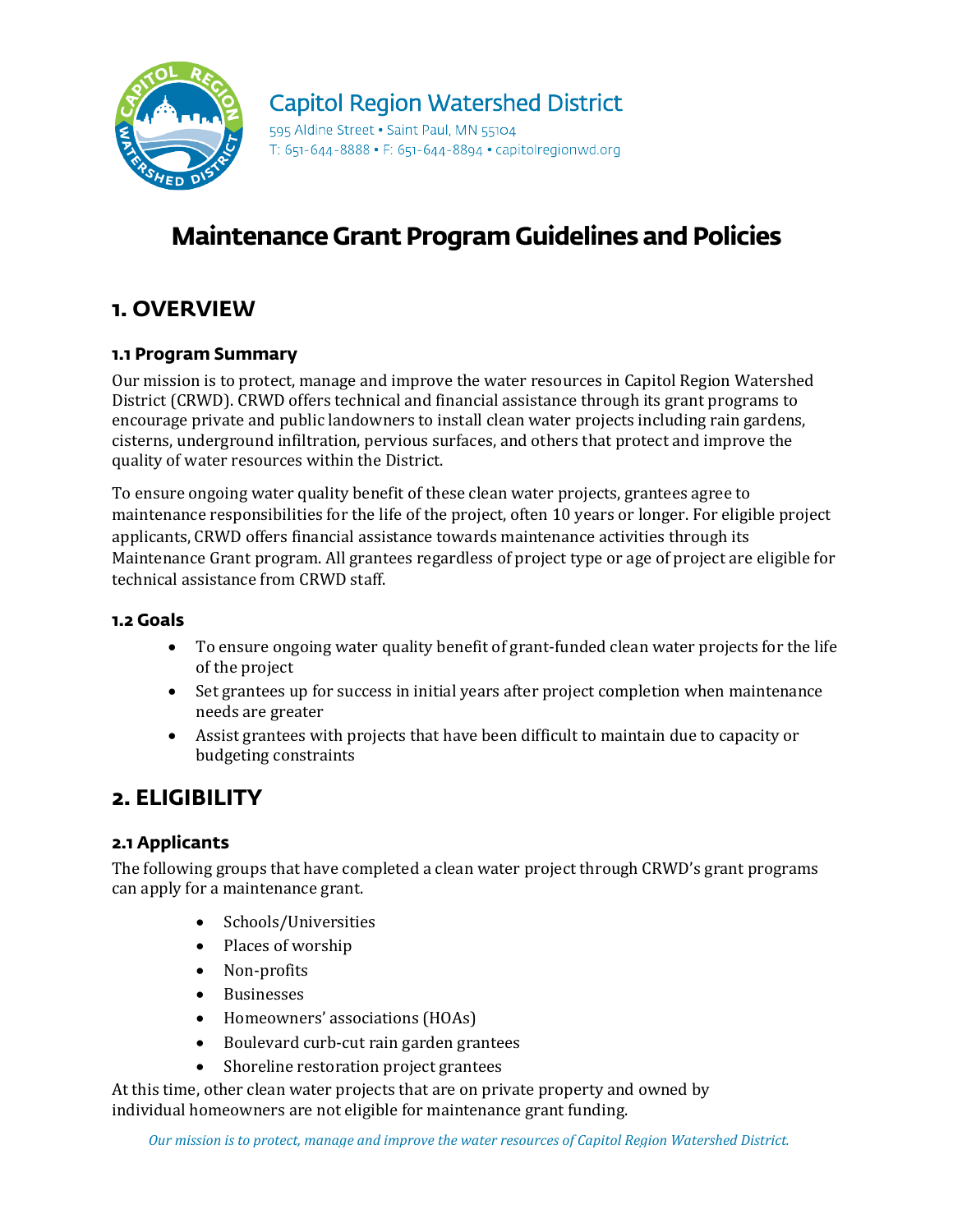#### **2.2 Project Eligibility**

For grant-funded clean water projects, the following activities and materials are eligible for reimbursement on an annual basis for the life of the project. The life of a project can be found in the original grant agreement.

- Routine maintenance work done by a contractor including weeding, sediment removal, plant replacements, erosion repair, and mulching.
- Cost of materials\* for grantees doing maintenance work themselves (including tool/equipment rental)
- Cleaning of pervious surfaces (such as pervious pavers or permeable asphalt) by sweeping or vacuuming equipment
- Hydrovac services for underground infiltration systems or pre-treatment structures (such as sumped catch basins or hydrodynamic devices)

\* Tool/equipment purchases are not eligible for reimbursement.

Native landscaping projects are not eligible for maintenance grant funding.

## **3. GRANT AWARD AND MATCHING FUNDS**

CRWD will cover 50% of annual maintenance costs, up to \$2,000/year, for the life of the project after its completion. The grantee will be responsible for a minimum of 50% of project maintenance costs.

If the clean water project is in CRWD's Focus Area, CRWD will cover 75% of project costs, up to \$2,000/year for the life for project. The grantee will be responsible for a minimum of 25% of project maintenance costs. Check the **[Focus Area Map](https://crwd.maps.arcgis.com/apps/instant/lookup/index.html?appid=87176fca6838447f875c39a76126f9a6)** to see if you qualify

Time spent by grantees doing maintenance work themselves can be included toward the required grantee match as in-kind labor at \$25/hour per person.

The minimum grant award is \$200.

## **4. FUNDING CYCLE AND TIMELINE**

Applications are accepted year-round.

## **5. PROJECT PERIOD**

Any work that occurs before a grant agreement is fully executed is not eligible for grant reimbursement. Reimbursement will be provided on an annual basis for the work completed within the calendar year.

## **6. PAYMENT SCHEDULE**

Reimbursement requests must be received by December  $1<sup>st</sup>$  of each year. Work done after December  $1<sup>st</sup>$  can be reimbursed the following year except during the last year of project eligibility. Grantees may submit one reimbursement request per year. The reimbursement request form can be found on the CRWD website or can be requested by emailing grant administrator Rachel Funke, [rfunke@capitolregionwd.org](mailto:rfunke@capitolregionwd.org)